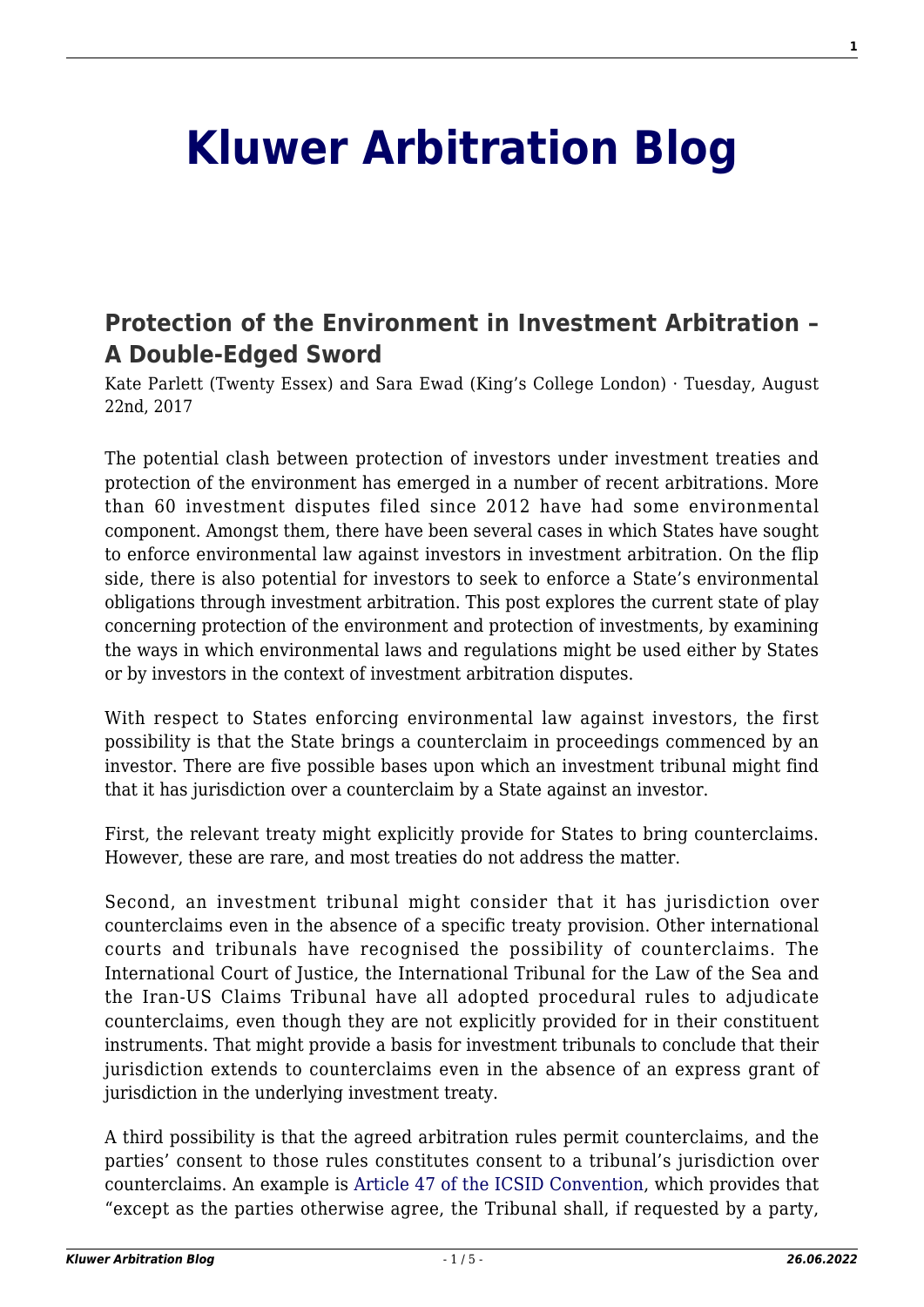determine any … counterclaims arising directly out of the subject-matter of the dispute provide that they are within the scope of consent of the parties and are otherwise within the jurisdiction of the Centre." Other arbitration rules, such as the ICC Rules, the LCIA Rules, and the 2010 UNCITRAL Rules also provide for a respondent to make a counterclaim.<sup>1)</sup>

A fourth possibility is that the parties themselves consent to the tribunal taking jurisdiction over counterclaims. This occurred in the recent case of *Burlington Resources v Ecuador*, where Ecuador advanced a counterclaim alleging breaches of Ecuadorian environmental law and contractual obligations, seeking compensation of approximately \$2.8 billion. While the proceedings were pending and after Ecuador presented its counterclaims with its Counter Memorial in January 2011, Burlington agreed not to contest jurisdiction over the counterclaim by a separate agreement

entered into with Ecuador. $^{2)}$ 

A fifth possibility is that the dispute resolution clause in a BIT may permit claims to be brought by a State. This was the interpretation given by an ICSID tribunal to the Argentina-Spain BIT in *Urbaser v Argentina*, and was one of the grounds on which it

permitted a counterclaim by the State against the investor in that case.<sup>3)</sup>

Provided that a counterclaim is permissible, the question that then arises is: what is the source of the obligation? Here there are two possibilities.

The first is that the investor may be (and usually is) obliged to comply with domestic laws of the host State governing environmental protection. An investment contract may explicitly provide that an investor has to comply with applicable host State law; if there is no investment contract, the applicable BIT may require that the investment be made and maintained in accordance with host State law.

In two recent cases involving Ecuador, environmental counterclaims were brought by Ecuador on the basis of domestic environmental law. In Burlington v Ecuador, the ICSID tribunal awarded US\$39.2 million to Ecuador for environmental harm caused by the investor in breach of the Ecuadorian statutory environmental regulation

regime<sup>4)</sup> Burlington's partner in the same investment in Ecuador, Perenco, brought a second ICSID arbitration against Ecuador that has proceeded in parallel to the Burlington case. In that case, Ecuador also brought counterclaims in relation to Perenco's operation of its concession, and the effect of those operations on the environment. In a 2015 decision, the tribunal said that it was likely to hold Perenco

liable for some contamination, $5$  but in the light of the significant disagreement between the party-appointed experts on the extent of contamination and Perenco's responsibility for it, the tribunal has appointed its own expert to investigate the

relevant sites. $6$  In its decision, the tribunal encouraged the parties to attempt to settle

the *dispute.7)* paras 593-594. *That appears not to have happened: the tribunal appointed an expert in mid-2016, but since then the claimant has filed an application to dismiss the counterclaims which remains pending before the tribunal.*

A second possibility for investor liability is on the basis of directly applicable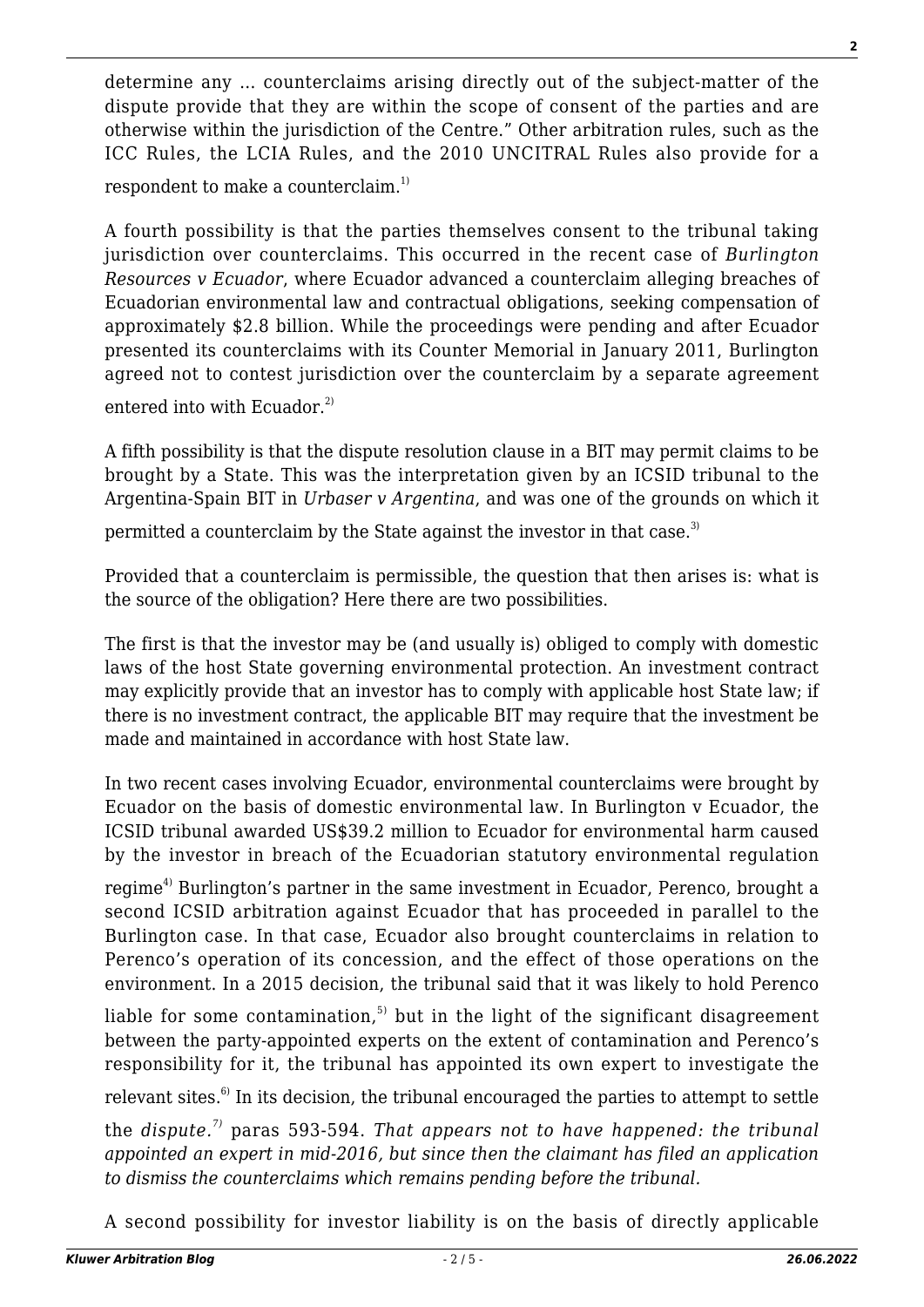international law rules governing the environment. In the context of a counterclaim based on international human rights law, the tribunal in *Urbaser v Argentina* recently held that the investor could, in principle, be bound by international human rights

obligations concerning the right to water.<sup>8)</sup> It could thus be argued that investors are also directly subject to obligations arising from international environmental treaties. However, the difficulty with this argument is that most international environmental treaties which address the activities of non-State actors assume that State parties will establish a domestic institutional framework for their operationalization. For example, the Basel Convention on the Control of Transboundary Movement of Hazardous Wastes and Their Disposal obliges contracting State parties to enact legislation to

establish a domestic regulatory regime.<sup>9)</sup> It is difficult to read the provisions of that convention as establishing legal rights capable of enforcement against non-State actors. As a result it is unlikely that they are capable of imposing obligations directly on investors.

Turning then to the other side of the equation: can investment arbitration be used by investors to enforce the environmental obligations of States?

Here there are two possibilities. The first is that environmental treaties – as incorporated in host State domestic law – might be enforced by investors directly. Provided that the host State's laws impose obligations on the State in respect of environmental protection, an investor might be able to claim damages for the State's failure to comply with an environmental obligation where such failure has caused damage to a protected investment. In an UNCITRAL arbitration, *Allard v Barbados*, the claimant alleged that the State had not taken adequate measures to prevent environmental degradation impacting on its investment in an ecotourism facility. However, in the final award issued in late 2016, the tribunal dismissed the claims relating to the environment, finding that the claimant had not discharged its burden of  $proof.<sup>10</sup>$ 

A second possibility is that an investor might formulate a claim for breach of an environmental norm – whether based in domestic law or in international law – by reference to one of the investment protection obligations in the treaty, such as fair and equitable treatment, or full protection and security.

In 2015, a majority of a NAFTA tribunal in *Bilcon v Canada* accepted an investor's arguments that Canada had breached Canadian environmental law, which also amounted to a breach of the minimum standard of treatment. The claim concerned a proposed quarry and marine terminal in the province of Nova Scotia. The allegations of breach focused on the handling of the lengthy environmental review project by a Joint Review Panel. Following the decision on liability, Canada has applied to its Federal Court seeking to set aside the award on jurisdiction and liability, on the grounds that the tribunal exceeded its jurisdiction and that the award is in conflict with the public policy of Canada. That challenge remains pending. In the context of environmental regulation, in a subsequent decision, the NAFTA tribunal in *Mesa v Canada* afforded a higher degree of deference to the respondent State in the

implementation of regulatory measures, in the context of renewable energy. $11$ )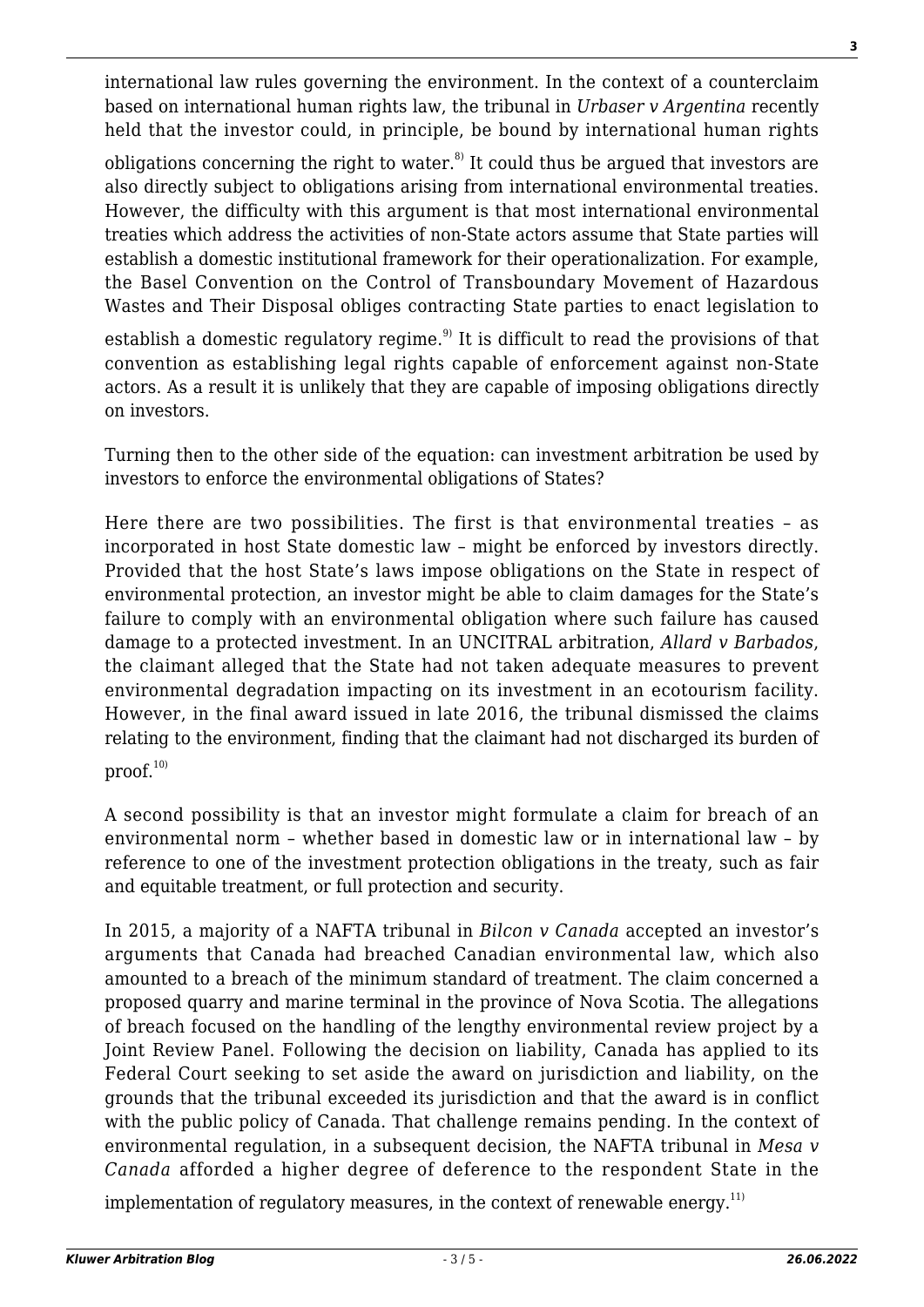In the context of the full protection and security, the tribunal in *Allard v Barbados* suggested that a State's international environmental obligations "may well be relevant in the application of the [full protection and security] standard to particular

circumstances", although it ultimately rejected the claimant's claim for breach. $^{12}$ 

These recent cases highlight the potential for environment law to be used as a sword by both States and investors in investment arbitration. But there have been few cases in which the basis of and limits to claims concerning environmental protection have been clearly articulated. Given the increasing number of cases involving some environmental component, it is likely that we will see these issues being addressed by investment tribunals in the near future.

*To make sure you do not miss out on regular updates from the Kluwer Arbitration Blog, please subscribe [here](http://arbitrationblog.kluwerarbitration.com/newsletter/). To submit a proposal for a blog post, please consult our [Editorial Guidelines.](http://arbitrationblog.kluwerarbitration.com/editorial-guidelines/)*

## **Profile Navigator and Relationship Indicator**

Offers 6,200+ data-driven arbitrator, expert witness and counsel profiles and the ability to explore relationships of 13,500+ arbitration practitioners and experts for potential conflicts of interest.

[Learn how](https://www.wolterskluwer.com/en/solutions/kluwerarbitration/practiceplus?utm_source=arbitrationblog&utm_medium=articleCTA&utm_campaign=article-banner) **[Kluwer Arbitration Practice Plus](https://www.wolterskluwer.com/en/solutions/kluwerarbitration/practiceplus?utm_source=arbitrationblog&utm_medium=articleCTA&utm_campaign=article-banner)** [can support you.](https://www.wolterskluwer.com/en/solutions/kluwerarbitration/practiceplus?utm_source=arbitrationblog&utm_medium=articleCTA&utm_campaign=article-banner)